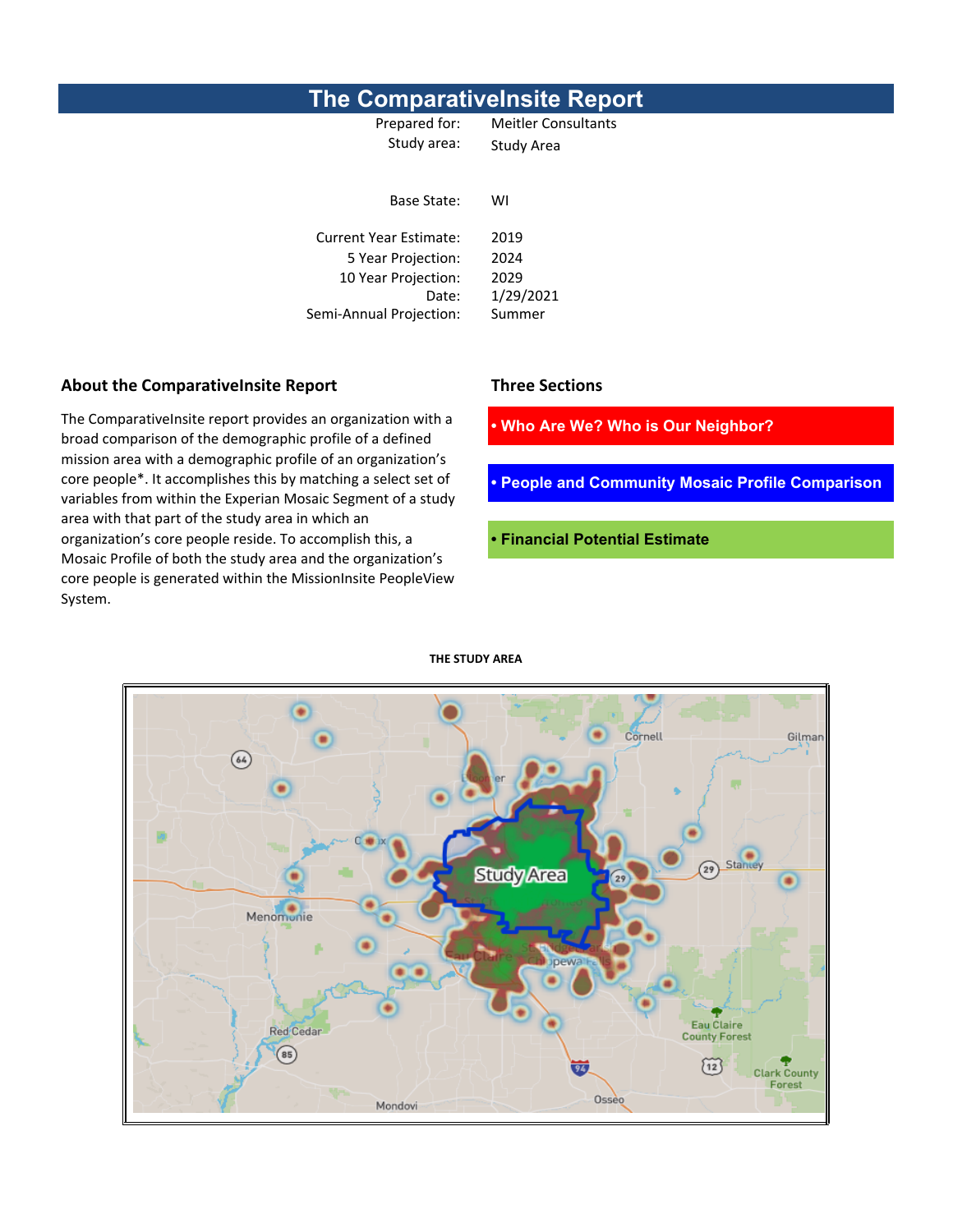# **Who Are We? Who is Our Neighbor?**

| <b>Total People</b>                   | 1.918  | <b>Total No. of Mosaic Segments in Study Area</b> | 51    |
|---------------------------------------|--------|---------------------------------------------------|-------|
| <b>Total People Households</b>        | 1.872  | <b>Total No. of Mosaic Segments with People</b>   | 36    |
| <b>Total Population in Study Area</b> | 33.745 | <b>HH Present</b>                                 |       |
| Total Households in Study Area        | 13.674 | <b>Estimated Household Penetration Rate</b>       | 13.7% |

|                                      | <b>Mosaic Segments</b><br><b>Study Area</b> |                 |        | <b>People Mosaic Segments</b><br><b>Weighted by Presence</b> |       |  |
|--------------------------------------|---------------------------------------------|-----------------|--------|--------------------------------------------------------------|-------|--|
| <b>Head of HH Age</b>                | $\%$                                        | No.             | %      | No.                                                          | Index |  |
| Age 19-24 years                      | 3.4%                                        | 461             | 2.3%   | 44                                                           | 69    |  |
| Age 25-30 years                      | 7.6%                                        | 1,033           | 4.9%   | 91                                                           | 64    |  |
| Age 31-35 years                      | 7.6%                                        | 1,039           | 5.2%   | 97                                                           | 68    |  |
| Age 36-45 years                      | 14.9%                                       | 2,036           | 12.4%  | 233                                                          | 83    |  |
| Age 46-50 years                      | 10.1%                                       | 1,375           | 9.3%   | 175                                                          | 93    |  |
| Age 51-65 years                      | 34.3%                                       | 4,689           | 39.0%  | 729                                                          | 114   |  |
| Age 66-75 years                      | 11.4%                                       | 1,557           | 14.1%  | 265                                                          | 124   |  |
| Age 76+ years                        | 10.9%                                       | 1,484           | 12.8%  | 239                                                          | 118   |  |
|                                      | 100.0%                                      | 13,674          | 100.0% | 1,873                                                        |       |  |
| <b>Average Age Head of Household</b> |                                             | $\overline{50}$ |        | $\overline{51}$                                              | 103   |  |
| <b>Married Households</b>            | 65.7%                                       | 8,983           | 72.2%  | 1,351                                                        | 110   |  |
| Households by Type with Children     |                                             |                 |        |                                                              |       |  |
| Married with kids in household       | 26.7%                                       | 3,650           | 23.2%  | 435                                                          | 87    |  |
| Single Parent with kids              | 2.9%                                        | 394             | 1.0%   | 18                                                           | 33    |  |
| Unknown marital status with kids     | 2.4%                                        | 331             | 1.5%   | 29                                                           | 64    |  |
|                                      | 32.0%                                       | 4,374           | 25.7%  | 482                                                          | 80    |  |
| Household by Type without Children   |                                             |                 |        |                                                              |       |  |
| Married without kids in household    | 39.0%                                       | 5,333           | 48.9%  | 916                                                          | 125   |  |
| Single Parent without kids           | 7.4%                                        | 1,011           | 3.7%   | 70                                                           | 51    |  |
| Unknown marital status without kids  | 21.6%                                       | 2,954           | 21.6%  | 404                                                          | 100   |  |
|                                      | 68.0%                                       | 9,298           | 74.3%  | 1,390                                                        | 109   |  |
| <b>Presence of a Child</b>           |                                             |                 |        |                                                              |       |  |
| Presence of a child 0-3 years        | 11.9%                                       | 1,621           | 7.9%   | 149                                                          | 67    |  |
| Presence of a child 4-6 years        | 8.2%                                        | 1,116           | 6.1%   | 114                                                          | 75    |  |
| Presence of a child 7-9 years        | 8.0%                                        | 1,091           | 6.9%   | 128                                                          | 86    |  |
| Presence of a child 10-12 years      | 7.3%                                        | 1,000           | 6.8%   | 127                                                          | 93    |  |
| Presence of a child 13-18 years      | 11.7%                                       | 1,601           | 11.0%  | 206                                                          | 94    |  |
|                                      | 47.0%                                       | 6,428           | 38.6%  | 724                                                          | 82    |  |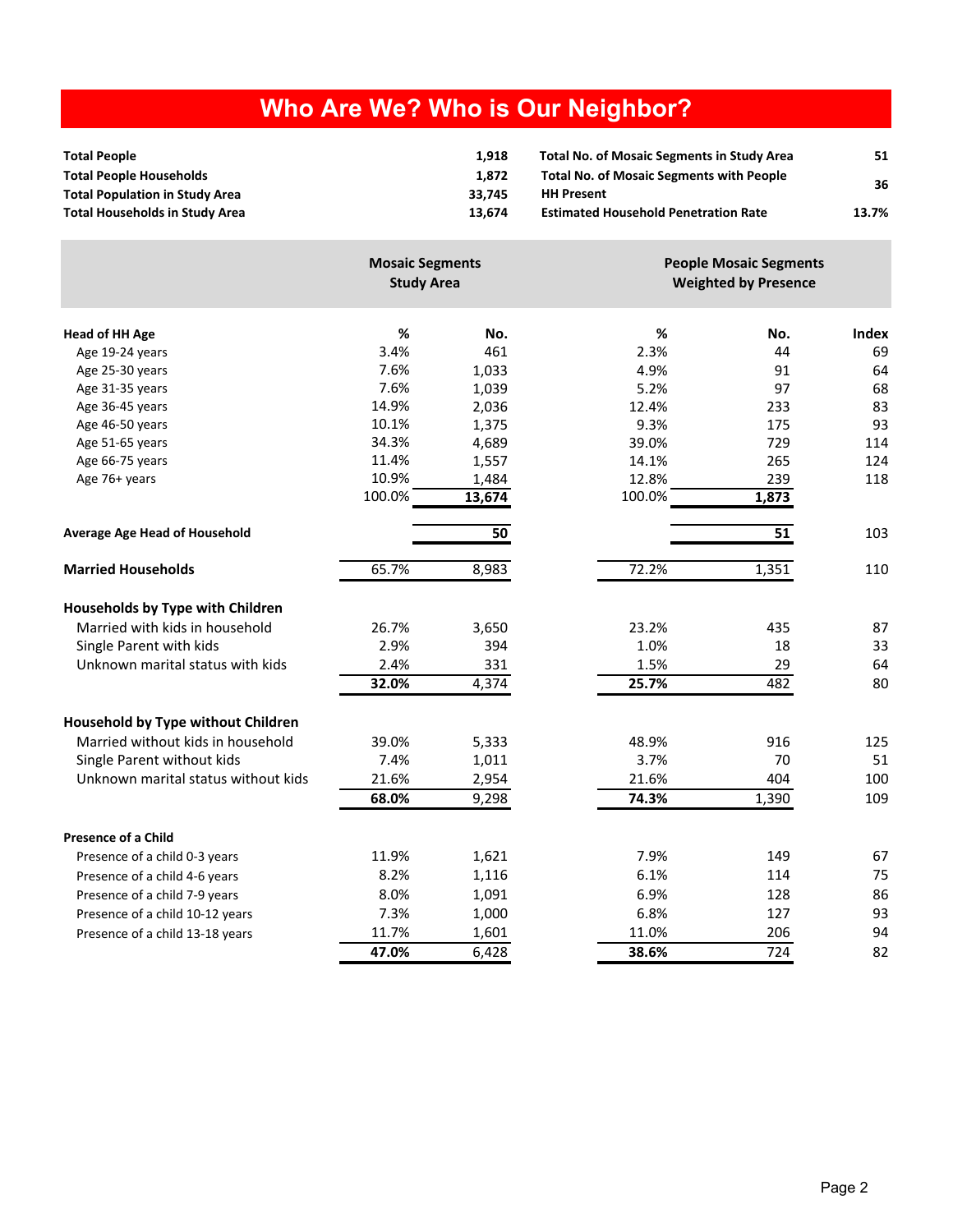# **Who Are We? Who is Our Neighbor?**

| <b>Total People</b>                   | 1.918  | <b>Total No. of Mosaic Segments in Study Area</b> | 51    |
|---------------------------------------|--------|---------------------------------------------------|-------|
| <b>Total People Households</b>        | 1.872  | <b>Total No. of Mosaic Segments with People</b>   | 36    |
| <b>Total Population in Study Area</b> | 33.745 | <b>HH Present</b>                                 |       |
| <b>Total Households in Study Area</b> | 13.674 | <b>Estimated Household Penetration Rate</b>       | 13.7% |

|                                            | <b>Mosaic Segments</b><br><b>Study Area</b> |          |       | <b>People Mosaic Segments</b><br><b>Weighted by Presence</b> |     |  |
|--------------------------------------------|---------------------------------------------|----------|-------|--------------------------------------------------------------|-----|--|
| <b>Estimated Household Income</b>          |                                             |          |       |                                                              |     |  |
| Less than \$15,000                         | 7.7%                                        | 1,050    | 5.5%  | 102                                                          | 71  |  |
| \$15,000-\$24,999                          | 8.2%                                        | 1,123    | 7.3%  | 137                                                          | 89  |  |
| \$25,000-\$34,999                          | 8.8%                                        | 1,206    | 8.0%  | 150                                                          | 91  |  |
| \$35,000-\$49,999                          | 13.5%                                       | 1,850    | 12.3% | 231                                                          | 91  |  |
| \$50,000-\$74,999                          | 23.7%                                       | 3,235    | 24.8% | 464                                                          | 105 |  |
| \$75,000-\$99,999                          | 16.8%                                       | 2,303    | 18.3% | 342                                                          | 108 |  |
| \$100,000-\$124,999                        | 9.7%                                        | 1,333    | 10.6% | 199                                                          | 109 |  |
| \$125,000-\$149,999                        | 4.7%                                        | 640      | 5.1%  | 96                                                           | 110 |  |
| \$150,000-\$174,999                        | 2.9%                                        | 393      | 3.3%  | 62                                                           | 115 |  |
| \$175,000-\$199,999                        | 1.2%                                        | 160      | 1.4%  | 27                                                           | 122 |  |
| \$200,000-\$249,999                        | 1.9%                                        | 254      | 2.2%  | 41                                                           | 117 |  |
| \$250,000+                                 | 0.9%                                        | 128      | 1.2%  | 23                                                           | 128 |  |
|                                            | 100%                                        | 13,674   | 100%  | 1,872                                                        |     |  |
| <b>Average HH Income</b>                   |                                             | \$69,752 |       | \$74,411                                                     |     |  |
| <b>Median HH Income</b>                    |                                             | \$54,750 |       | \$57,296                                                     |     |  |
| <b>Diversity Score Scale 0-5</b>           |                                             | 1.6      |       | 3.0                                                          | 190 |  |
| <b>Estimated Racial/Ethnicity</b>          |                                             |          |       |                                                              |     |  |
| African American                           | 3.3%                                        | 1,099    | 2.7%  | 51                                                           | 82  |  |
| Asian                                      | 1.8%                                        | 622      | 1.6%  | 30                                                           | 86  |  |
| Caucasian                                  | 85.3%                                       | 28,787   | 88.3% | 1,694                                                        | 104 |  |
| Native American                            | 0.2%                                        | 78       | 0.2%  | 4                                                            | 89  |  |
| Hispanic                                   | 5.0%                                        | 1,694    | 3.9%  | 75                                                           | 78  |  |
| Hispanic - Caribbean1                      | 1.0%                                        | 343      | 0.7%  | 14                                                           | 74  |  |
| Hispanic - Mexico1                         | 3.2%                                        | 1,096    | 2.5%  | 48                                                           | 76  |  |
| Hispanic - Central American1               | 0.0%                                        | 12       | 0.0%  | 0                                                            | 57  |  |
| Hispanic - South American1                 | 0.0%                                        | 11       | 0.0%  | 0                                                            | 56  |  |
| Hispanic - European1                       | 0.0%                                        | 4        | 0.0%  | 0                                                            | 69  |  |
|                                            | 100%                                        | 33,745   | 100%  | 1,918                                                        |     |  |
| Est. Average Head of HH Level of Education |                                             |          |       |                                                              |     |  |
| Less than High School                      | 14.3%                                       | 1,950    | 12.5% | 235                                                          | 88  |  |
| High School diploma                        | 31.1%                                       | 4,255    | 33.0% | 618                                                          | 106 |  |
| Some College                               | 28.3%                                       | 3,864    | 26.1% | 488                                                          | 92  |  |
| Bachelor's degree                          | 16.1%                                       | 2,199    | 16.7% | 313                                                          | 104 |  |
| Graduate degree                            | 10.3%                                       | 1,407    | 11.7% | 218                                                          | 113 |  |
|                                            | 100%                                        | 13,674   | 100%  | 1,872                                                        |     |  |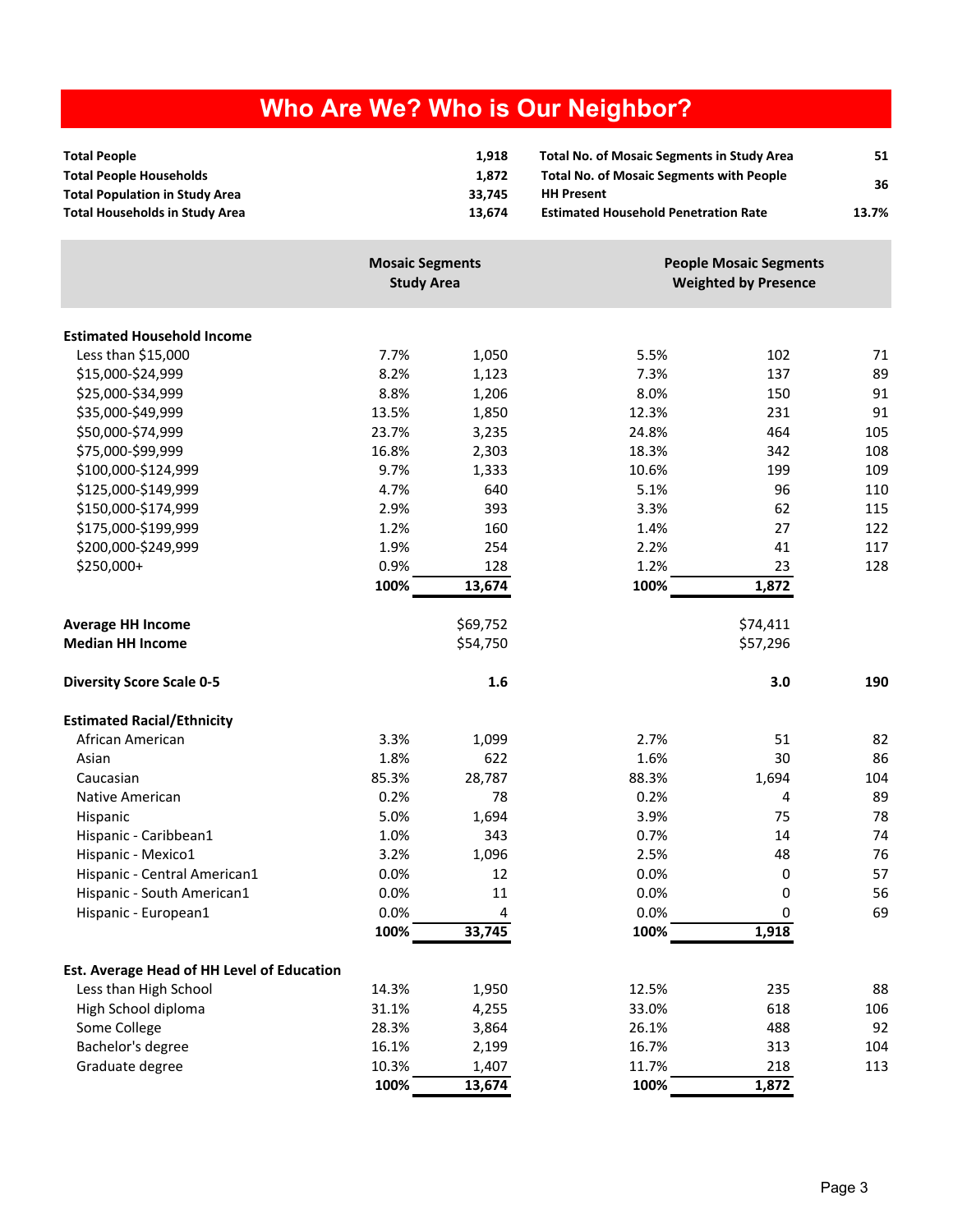## **Who Are We? Who is Our Neighbor?**

| <b>Total People</b>                   | 1.918  | <b>Total No. of Mosaic Segments in Study Area</b> | 51    |
|---------------------------------------|--------|---------------------------------------------------|-------|
| <b>Total People Households</b>        | 1.872  | <b>Total No. of Mosaic Segments with People</b>   | 36    |
| <b>Total Population in Study Area</b> | 33.745 | <b>HH Present</b>                                 |       |
| <b>Total Households in Study Area</b> | 13.674 | <b>Estimated Household Penetration Rate</b>       | 13.7% |

|                                   | <b>Mosaic Segments</b><br><b>Study Area</b> |        | <b>People Mosaic Segments</b><br><b>Weighted by Presence</b> |       |     |
|-----------------------------------|---------------------------------------------|--------|--------------------------------------------------------------|-------|-----|
| <b>Est. Head of HH Occupation</b> |                                             |        |                                                              |       |     |
| Retired                           | 20.1%                                       | 2.750  | 24.0%                                                        | 449   | 119 |
| Professional/Technical            | 25.9%                                       | 3,535  | 27.8%                                                        | 521   | 108 |
| Sales/Service                     | 28.5%                                       | 3,890  | 24.8%                                                        | 464   | 87  |
| Farm-Related                      | 1.2%                                        | 162    | 1.3%                                                         | 25    | 111 |
| <b>Blue Collar</b>                | 20.4%                                       | 2,783  | 18.1%                                                        | 339   | 89  |
| Other                             | 4.0%                                        | 554    | 3.9%                                                         | 72    | 96  |
|                                   | 100%                                        | 13,674 | 100%                                                         | 1,871 |     |

#### **Notes:**

1. Percentages for Average Age Head of Household and Estimated Household Income will not add up to 100% unless all 71 types are found in a study area (which is unlikely in most cases).

2. Presence of a Child sub categories will not add up to the Presence of a Child because a household may cross subcategories thus the total of the subcategories can be greater than the primary category.

3. The Diversity score is based upon the racial/ethnic diversity of each Mosaic Type. The scale is 0 to 5 with 0 a very low diversity and 5 very high diversity.

4. The Racial/Ethnic categories overlap somewhat. A household may include two or more categories. For a real analysis of racial/ethnicity, please obtain a regular demographic report from MissionInsite.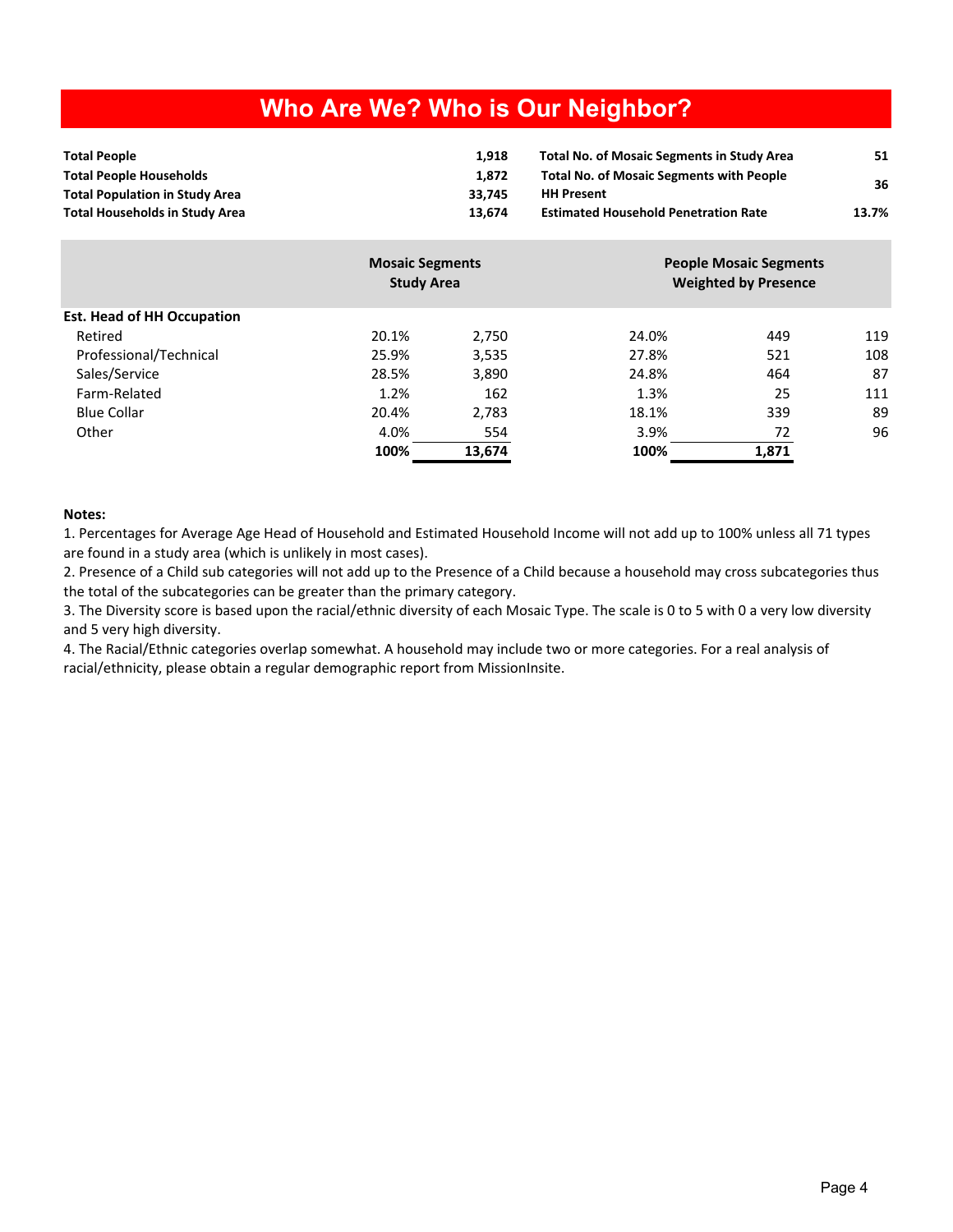# **Comparative Mosaic Segment Report**

| <b>Total People</b>                   | 1.918  | <b>Total No. of Mosaic Segments in Study Area</b> | 51    |
|---------------------------------------|--------|---------------------------------------------------|-------|
| <b>Total People Households</b>        | 1.872  | <b>Total No. of Mosaic Segments with People</b>   | 36    |
| <b>Total Population in Study Area</b> | 33.745 | <b>HH Present</b>                                 |       |
| Total Households in Study Area        | 13.674 | <b>Estimated Household Penetration Rate</b>       | 13.7% |

|                     | <b>Study Area</b>                 |                |        | <b>Analysis</b>     |             |       |                 |
|---------------------|-----------------------------------|----------------|--------|---------------------|-------------|-------|-----------------|
| <b>Mosaic Codes</b> | <b>Mosaic Segment</b>             | 2019           | 2019 % | People<br><b>HH</b> | People HH % | Index | <b>Pen Rate</b> |
| E21                 | <b>Unspoiled Splendor</b>         | 1,376          | 10.1%  | 359                 | 19.2%       | 190   | 26.1%           |
| 130                 | <b>Stockcars and State Parks</b>  | 990            | 7.2%   | 143                 | 7.6%        | 106   | 14.4%           |
| J34                 | Aging in Place                    | 978            | 7.2%   | 236                 | 12.6%       | 175   | 24.1%           |
| 051                 | <b>Digital Dependents</b>         | 965            | 7.1%   | 122                 | 6.5%        | 92    | 12.6%           |
| D <sub>15</sub>     | <b>Sports Utility Families</b>    | 916            | 6.7%   | 146                 | 7.8%        | 116   | 15.9%           |
| E20                 | No Place Like Home                | 711            | 5.2%   | 102                 | 5.4%        | 104   | 14.3%           |
| Q64                 | <b>Town Elders</b>                | 693            | 5.1%   | 120                 | 6.4%        | 125   | 17.3%           |
| 131                 | <b>Blue Collar Comfort</b>        | 558            | 4.1%   | 83                  | 4.4%        | 107   | 14.9%           |
| L42                 | <b>Rooted Flower Power</b>        | 499            | 3.6%   | 57                  | 3.0%        | 83    | 11.4%           |
| K40                 | <b>Bohemian Groove</b>            | 490            | 3.6%   | 24                  | 1.3%        | 36    | 4.9%            |
| J36                 | Settled and Sensible              | 476            | 3.5%   | 78                  | 4.2%        | 120   | 16.4%           |
| F23                 | <b>Families Matter Most</b>       | 418            | 3.1%   | 31                  | 1.7%        | 55    | 7.4%            |
| C14                 | <b>Boomers and Boomerangs</b>     | 397            | 2.9%   | 16                  | 0.9%        | 31    | 4.0%            |
| C11                 | Aging of Aquarius                 | 383            | 2.8%   | 56                  | 3.0%        | 107   | 14.6%           |
| M45                 | <b>Diapers and Debit Cards</b>    | 369            | 2.7%   | 16                  | 0.9%        | 33    | 4.3%            |
| Q65                 | <b>Senior Discounts</b>           | 366            | 2.7%   | 4                   | 0.2%        | 7     | 1.1%            |
| Q62                 | <b>Reaping Rewards</b>            | 286            | 2.1%   | 52                  | 2.8%        | 133   | 18.2%           |
| $\overline{O55}$    | <b>Family Troopers</b>            | 286            | 2.1%   | 6                   | 0.3%        | 14    | 2.1%            |
| <b>BO9</b>          | Family Fun-tastic                 | 240            | 1.8%   | 33                  | 1.8%        | 100   | 13.8%           |
| J35                 | Rural Escape                      | 225            | 1.6%   | 21                  | 1.1%        | 69    | 9.3%            |
| <b>B08</b>          | <b>Babies and Bliss</b>           | 224            | 1.6%   | 25                  | 1.3%        | 81    | 11.2%           |
| M44                 | Red, White and Bluegrass          | 211            | 1.5%   | 4                   | 0.2%        | 13    | 1.9%            |
| F22                 | <b>Fast Track Couples</b>         | 210            | 1.5%   | 30                  | 1.6%        | 107   | 14.3%           |
| A04                 | <b>Picture Perfect Families</b>   | 191            | 1.4%   | 42                  | 2.2%        | 157   | 22.0%           |
| S71                 | <b>Tough Times</b>                | 127            | 0.9%   | 6                   | 0.3%        | 33    | 4.7%            |
| H <sub>29</sub>     | <b>Destination Recreation</b>     | 119            | 0.9%   | 9                   | 0.5%        | 56    | 7.6%            |
| O54                 | <b>Striving Single Scene</b>      | 116            | 0.8%   | $\mathbf{0}$        | 0.0%        | 0     | 0.0%            |
| P56                 | Mid-scale Medley                  | 113            | 0.8%   | 6                   | 0.3%        | 37    | 5.3%            |
| R66                 | Dare to Dream                     | 107            | 0.8%   | $\mathbf{1}$        | 0.1%        | 13    | 0.9%            |
| H <sub>27</sub>     | <b>Birkenstocks and Beemers</b>   | 105            | 0.8%   | 3                   | 0.2%        | 25    | 2.9%            |
| N46                 | <b>True Grit Americans</b>        | 102            | 0.7%   | 16                  | 0.9%        | 129   | 15.7%           |
| A02                 | Platinum Prosperity               | 90             | 0.7%   | 15                  | 0.8%        | 114   | 16.7%           |
| N47                 | <b>Countrified Pragmatics</b>     | 76             | 0.6%   | 3                   | 0.2%        | 33    | 3.9%            |
| <b>S68</b>          | <b>Small Town Shallow Pockets</b> | 71             | 0.5%   | 4                   | 0.2%        | 40    | 5.6%            |
| 050                 | Full Steam Ahead                  | 42             | 0.3%   | 0                   | 0.0%        | 0     | 0.0%            |
| L43                 | Homemade Happiness                | 33             | 0.2%   | $\mathbf{1}$        | 0.1%        | 50    | 3.0%            |
| S70                 | <b>Tight Money</b>                | 28             | 0.2%   | 0                   | 0.0%        | 0     | 0.0%            |
| K37                 | Wired for Success                 | 28             | 0.2%   | 0                   | 0.0%        | 0     | 0.0%            |
| A05                 | Couples with Clout                | 16             | 0.1%   | $\mathbf{1}$        | 0.1%        | 100   | 6.3%            |
| H <sub>28</sub>     | <b>Everyday Moderates</b>         | 11             | 0.1%   | 0                   | 0.0%        | 0     | 0.0%            |
| L41                 | <b>Booming and Consuming</b>      | 7              | 0.1%   | 0                   | 0.0%        | 0     | 0.0%            |
| D16                 | Settled in Suburbia               | 6              | 0.0%   | $\mathbf{1}$        | 0.1%        | 0     | 16.7%           |
| G24                 | <b>Status Seeking Singles</b>     | 5              | 0.0%   | 0                   | 0.0%        | 0     | 0.0%            |
| E19                 | Full Pockets, Empty Nests         | $\overline{3}$ | 0.0%   | 0                   | 0.0%        | 0     | 0.0%            |
| N49                 | <b>Touch of Tradition</b>         | $\overline{3}$ | 0.0%   | 0                   | 0.0%        | 0     | 0.0%            |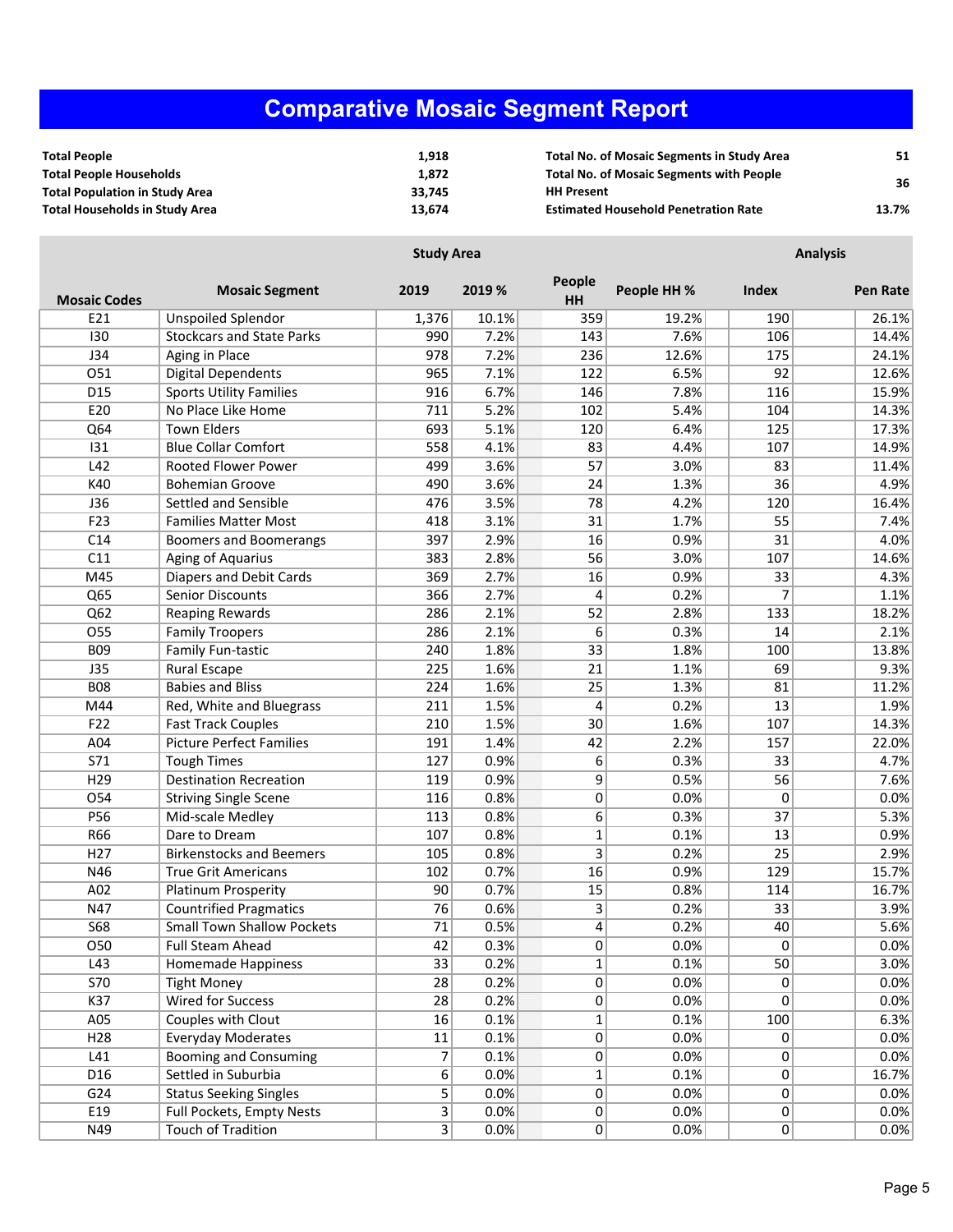#### **Comparative Mosaic Segment Report**

| <b>Total People</b>                   | 1.918  | <b>Total No. of Mosaic Segments in Study Area</b> | 51    |
|---------------------------------------|--------|---------------------------------------------------|-------|
| <b>Total People Households</b>        | 1.872  | <b>Total No. of Mosaic Segments with People</b>   | 36    |
| <b>Total Population in Study Area</b> | 33.745 | <b>HH Present</b>                                 |       |
| <b>Total Households in Study Area</b> | 13.674 | <b>Estimated Household Penetration Rate</b>       | 13.7% |

|                     | <b>Study Area</b>                 |                |        |              |             | <b>Analysis</b> |                 |  |
|---------------------|-----------------------------------|----------------|--------|--------------|-------------|-----------------|-----------------|--|
| <b>Mosaic Codes</b> | <b>Mosaic Segment</b>             | 2019           | 2019 % | People<br>HH | People HH % | <b>Index</b>    | <b>Pen Rate</b> |  |
| S69                 | <b>Urban Survivors</b>            | 2              | 0.0%   | 0            | 0.0%        | $\Omega$        | 0.0%            |  |
| A03                 | <b>Kids and Cabernet</b>          | $\overline{2}$ | 0.0%   | 0            | 0.0%        | 0               | 0.0%            |  |
| P61                 | Humble Beginnings                 | 1              | 0.0%   | 0            | 0.0%        | 0               | 0.0%            |  |
| O53                 | <b>Colleges and Cafes</b>         | 1              | 0.0%   | 0            | 0.0%        | 0               | 0.0%            |  |
| P59                 | <b>Expanding Horizons</b>         | 1              | 0.0%   | 0            | 0.0%        | 0               | 0.0%            |  |
| C13                 | <b>Silver Sophisticates</b>       | 1              | 0.0%   | 0            | 0.0%        | $\Omega$        | 0.0%            |  |
| 132                 | <b>Steadfast Conventionalists</b> | 0              | 0.0%   | 0            | 0.0%        |                 | 0.0%            |  |
| P60                 | <b>Striving Forward</b>           | 0              | 0.0%   | 0            | 0.0%        |                 | 0.0%            |  |
| H <sub>26</sub>     | Progressive Potpourri             | 0              | 0.0%   | 0            | 0.0%        |                 | 0.0%            |  |
| N48                 | <b>Rural Southern Bliss</b>       | 0              | 0.0%   | 0            | 0.0%        |                 | 0.0%            |  |
| O52                 | <b>Urban Ambition</b>             | 0              | 0.0%   | 0            | 0.0%        |                 | 0.0%            |  |
| G25                 | Urban Edge                        | 0              | 0.0%   | 0            | 0.0%        |                 | 0.0%            |  |
| D18                 | Suburban Attainment               | 0              | 0.0%   | 0            | 0.0%        |                 | 0.0%            |  |
| D17                 | Cul de Sac Diversity              | 0              | 0.0%   | 0            | 0.0%        |                 | 0.0%            |  |
| <b>B10</b>          | Cosmopolitan Achievers            | 0              | 0.0%   | 0            | 0.0%        |                 | 0.0%            |  |
| 133                 | <b>Balance and Harmony</b>        | 0              | 0.0%   | 0            | 0.0%        |                 | 0.0%            |  |
| A01                 | American Royalty                  | 0              | 0.0%   | 0            | 0.0%        |                 | 0.0%            |  |
| A06                 | <b>Jet Set Urbanites</b>          | 0              | 0.0%   | 0            | 0.0%        |                 | 0.0%            |  |
| R67                 | Hope for Tomorrow                 | 0              | 0.0%   | 0            | 0.0%        |                 | 0.0%            |  |
| K39                 | <b>Metro Fusion</b>               | 0              | 0.0%   | 0            | 0.0%        |                 | 0.0%            |  |
| <b>P57</b>          | <b>Modest Metro Means</b>         | 0              | 0.0%   | 0            | 0.0%        |                 | 0.0%            |  |
| <b>B07</b>          | <b>Generational Soup</b>          | 0              | 0.0%   | 0            | 0.0%        |                 | 0.0%            |  |
| C12                 | <b>Golf Carts and Gourmets</b>    | 0              | 0.0%   | 0            | 0.0%        |                 | 0.0%            |  |
| K38                 | <b>Gotham Blend</b>               | 0              | 0.0%   | 0            | 0.0%        |                 | 0.0%            |  |
| <b>P58</b>          | Heritage Heights                  | 0              | 0.0%   | 0            | 0.0%        |                 | 0.0%            |  |
| Q63                 | Footloose and Family Free         | 0              | 0.0%   | 0            | 0.0%        |                 | 0.0%            |  |
|                     |                                   | 13,674         | 100%   | 1,872        | 100%        |                 |                 |  |

#### **Learn about your Mosaic Households**

To access Mosaic Portrait data click on:

Mosaic USA E-Handbook by [Experian \(To](https://s3-us-west-2.amazonaws.com/mi-docs/Mosaic+USA+E-Handbook.pdf) open in a new Tab hold Control key when you click on the link)

Handbook includes Mosaic Overview and two graphic pages for each of the 19 Groups and 71 Segments.

How to Read and [Understand](https://s3-us-west-2.amazonaws.com/misupport/videos/NewUI/Mosaic+E-Handbook+How+to+Read+and+Understand+a+Mosaic+Portrait+w+Nar.mp4) a Mosaic Portrait - Video

[Understanding](https://s3-us-west-2.amazonaws.com/misupport/videos/NewUI/Mosaic+E-Handbook+Understanding+Mosaic+Portraits+for+Ministry+Planning+v2+w+Nar.mp4) Mosaic Portraits for Mission Planning - Video

**Faith based clients**: To access the Mosaic application guide click on:

Mission Impact Mosaic Application Guide by [Bandy \(To](http://missioninsite.com/missionimpact-guide/) open in a new Tab hold Control key when you click on the link)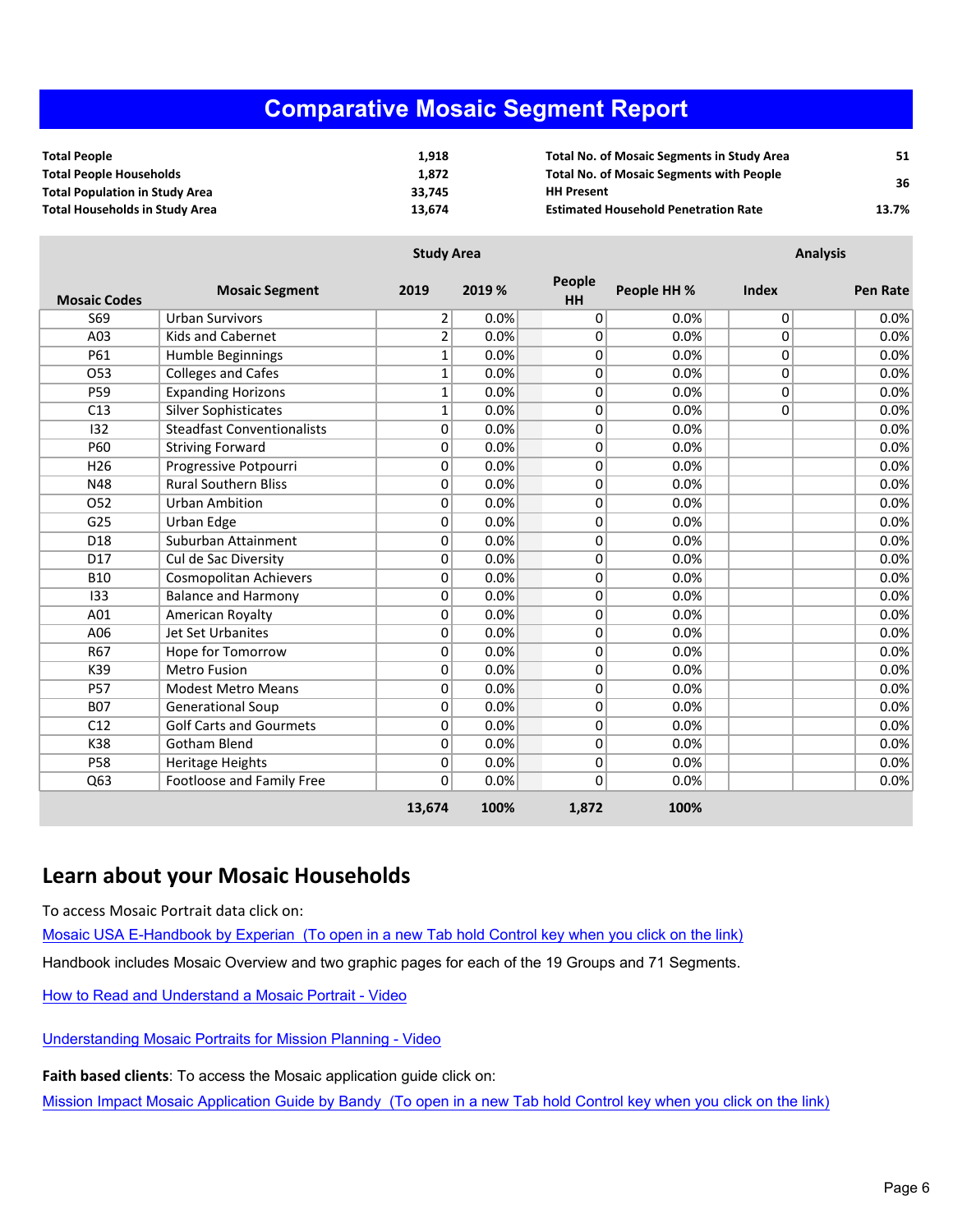|                                                        | <b>Financial Potential Estimate</b> |
|--------------------------------------------------------|-------------------------------------|
| <b>Total People</b>                                    | 1,918                               |
| <b>Total People Households</b>                         | 1,872                               |
| <b>Total Number of Segments in Study Area</b>          | 51                                  |
| <b>Total Households in Study Area</b>                  | 13,674                              |
| <b>Total Number of Segments with People HH Present</b> | 36                                  |

| <b>Mosaic</b>   |                                   | <b>People HHs</b>     | <b>Median Income by</b> | <b>Est. People HH</b> |
|-----------------|-----------------------------------|-----------------------|-------------------------|-----------------------|
| <b>Codes</b>    | <b>Mosaic Segments</b>            |                       | <b>Segment</b>          | <b>Median Income</b>  |
| A01             | American Royalty                  | 0                     | 283,399                 | 50 <sub>2</sub>       |
| A02             | Platinum Prosperity               | 15                    | 317,568                 | \$4,763,514           |
| A03             | <b>Kids and Cabernet</b>          | $\overline{\text{o}}$ | 207,847                 | \$0                   |
| A04             | <b>Picture Perfect Families</b>   | 42                    | 180,101                 | \$7,564,229           |
| A05             | Couples with Clout                | $\mathbf{1}$          | 172,090                 | \$172,090             |
| A06             | Jet Set Urbanites                 | 0                     | 149,999                 | \$0                   |
| <b>B07</b>      | <b>Generational Soup</b>          | 0                     | 120,988                 | \$0                   |
| <b>B08</b>      | <b>Babies and Bliss</b>           | 25                    | 106,703                 | \$2,667,584           |
| <b>B09</b>      | <b>Family Funtastic</b>           | 33                    | 98,008                  | \$3,234,275           |
| <b>B10</b>      | Cosmopolitan Achievers            | 0                     | 97,778                  | \$0                   |
| C11             | Aging of Aquarius                 | 56                    | 119,041                 | \$6,666,279           |
| C12             | <b>Golf Carts and Gourmets</b>    | 0                     | 111,068                 | \$0                   |
| C13             | <b>Silver Sophisticates</b>       | 0                     | 98,065                  | \$0                   |
| C14             | Boomers and Boomerangs            | 16                    | 92,873                  | \$1,485,964           |
| D15             | <b>Sports Utility Families</b>    | 146                   | 94,307                  | \$13,768,860          |
| D16             | Settled in Suburbia               | $\mathbf{1}$          | 89,114                  | \$89,114              |
| D17             | Cul de Sac Diversity              | 0                     | 80,371                  | \$0                   |
| D18             | Suburban Attainment               | 0                     | 71,900                  | \$0                   |
| E19             | Full Pockets, Empty Nests         | $\overline{0}$        | 72,731                  | \$0                   |
| E20             | No Place Like Home                | 102                   | 72,696                  | \$7,415,039           |
| E21             | <b>Unspoiled Splendor</b>         | 359                   | 72,801                  | \$26,135,492          |
| F22             | <b>Fast Track Couples</b>         | 30                    | 74,789                  | \$2,243,657           |
| F23             | <b>Families Matter Most</b>       | 31                    | 68,703                  | \$2,129,799           |
| G24             | <b>Status Seeking Singles</b>     | 0                     | 67,996                  | \$0                   |
| G25             | Urban Edge                        | 0                     | 62,985                  | \$0                   |
| H <sub>26</sub> | Progressive Potpourri             | 0                     | 69,014                  | \$0                   |
| H <sub>27</sub> | <b>Birkenstocks and Beemers</b>   | 3                     | 66,298                  | \$198,894             |
| H <sub>28</sub> | <b>Everyday Moderates</b>         | $\overline{\text{o}}$ | 67,976                  | \$0                   |
| H <sub>29</sub> | <b>Destination Recreation</b>     | 9                     | 58,093                  | \$522,834             |
| 130             | <b>Stockcars and State Parks</b>  | 143                   | 69,978                  | \$10,006,873          |
| 131             | <b>Blue Collar Comfort</b>        | 83                    | 66,249                  | \$5,498,696           |
| 132             | <b>Steadfast Conventionalists</b> | 0                     | 58,451                  | \$0                   |
| 133             | <b>Balance and Harmony</b>        | 0                     | 55,498                  | \$0                   |
| <b>J34</b>      | Aging in Place                    | 236                   | 62,121                  | \$14,660,492          |
| <b>J35</b>      | <b>Rural Escape</b>               | 21                    | 41,308                  | \$867,476             |
| <b>J36</b>      | Settled and Sensible              | 78                    | 45,159                  | \$3,522,377           |
| K37             | Wired for Success                 | 0                     | 49,943                  | \$0                   |
| K38             | Gotham Blend                      | 0                     | 54,530                  | \$0                   |
| K39             | Metro Fusion                      | 0                     | 44,819                  | \$0                   |
| K40             | <b>Bohemian Groove</b>            | 24                    | 36,435                  | \$874,451             |
| L41             | <b>Booming and Consuming</b>      | 0                     | 52,834                  | \$0                   |
| L42             | Rooted Flower Power               | 57                    | 54,827                  | \$3,125,113           |